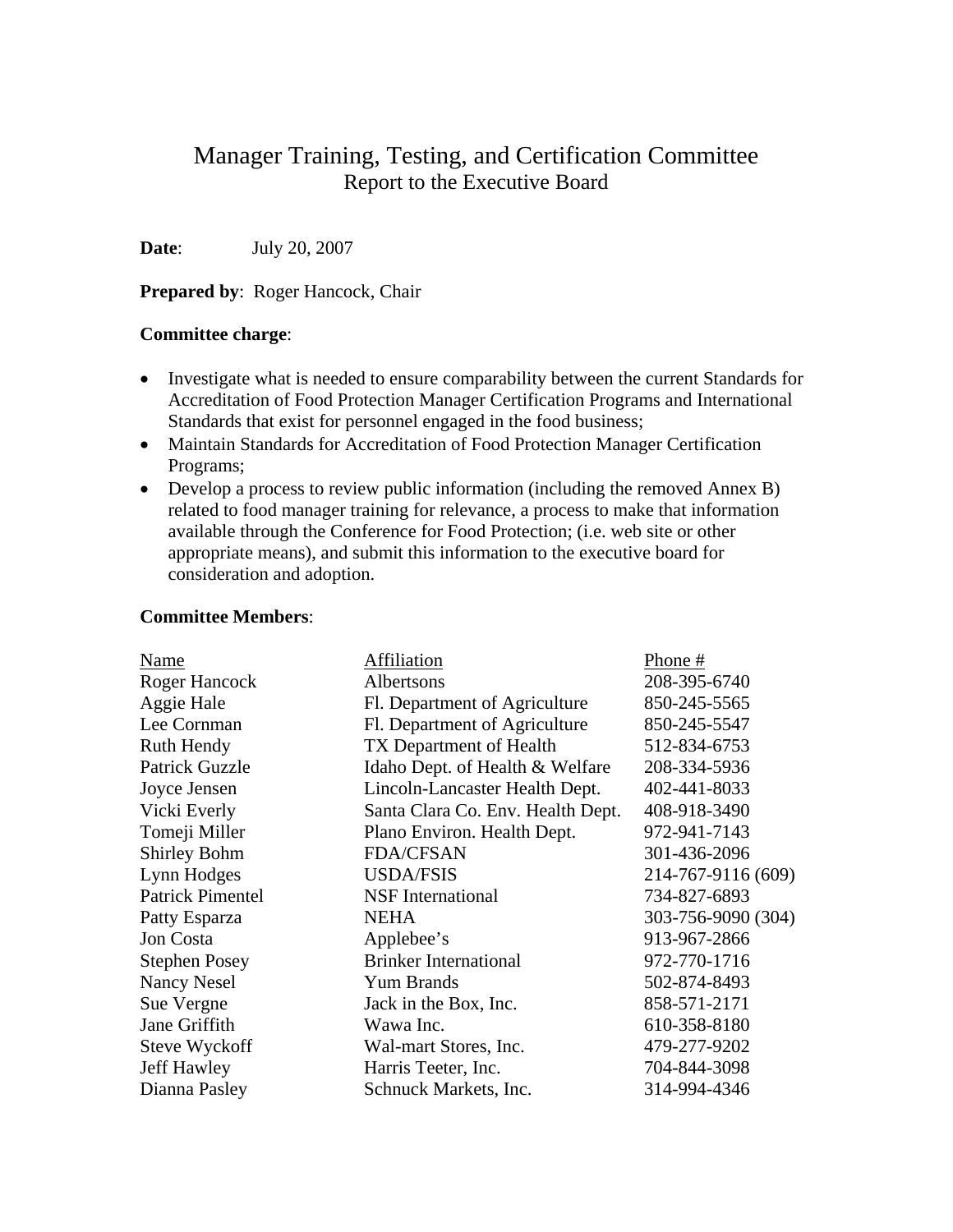| WI Restaurant Assoc.               | 800-589-3211       |
|------------------------------------|--------------------|
| <b>TAP Series</b>                  | 818-889-8799 (103) |
| <b>National Registry</b>           | 407-352-3830       |
| Educ. Foundation of the NRA        | 800-765-2122 (374) |
| <b>Thompson Prometric</b>          | 651-603-3257       |
| Indiana University, Public Aff.    | 317-274-2918       |
| University of Nebraska (Health S.) | 402-472-8884       |
| <b>Professional Testing</b>        | 407-264-2993       |
|                                    |                    |

### **Progress Report**

The committee had a face-to-face meeting graciously hosted by NSF International in Ann Arbor, MI on June 28-29. A quorum was present, and general business was conducted to address the charges above. Thanks to input from the Executive Board during its last meeting, the committee was able to make progress on the first charge of investigating comparability between the Conference Standard for Accreditation of Food Protection Manager Certification Programs and international standards in this area. Additional work will be completed over the next several months to develop an issue for the Conference that will address this charge.

For the second charge, the area of test administration and security (Standard 5) has been identified as an area of growing concern both by committee members and ANSI. The committee discussed the nature of the concerns with specific examples that support additional language in the Standard. The Standards work group of the committee is developing recommendations for the committee to deliberate at its face-to-face meeting this fall. An issue will be prepared for the Conference consideration that offers recommended language to tighten test security.

An efficient means of addressing the committee's third charge was discussed and agreed upon. The Training and Education work group is developing language that will explain the committee position and the recommended process for reviewing and making available public information (including the removed Annex B) related to food manager training. After committee deliberation, the agreed upon language will be turned into an issue for deliberation by the Conference.

Additionally, the committee charted a course to provide greater visibility to the Standard for Accreditation of Food Protection Manager Certification Programs to the several stakeholders of the Conference. Increased visibility is needed to promote acceptance of the Standard, and the reciprocity for certified managers that broad acceptance affords.

### **Requested Board (or other) Actions**

The Committee appreciates the input from the Board at its last meeting which allowed a better handling of the committee's charges. The committee has no further requests at this time.